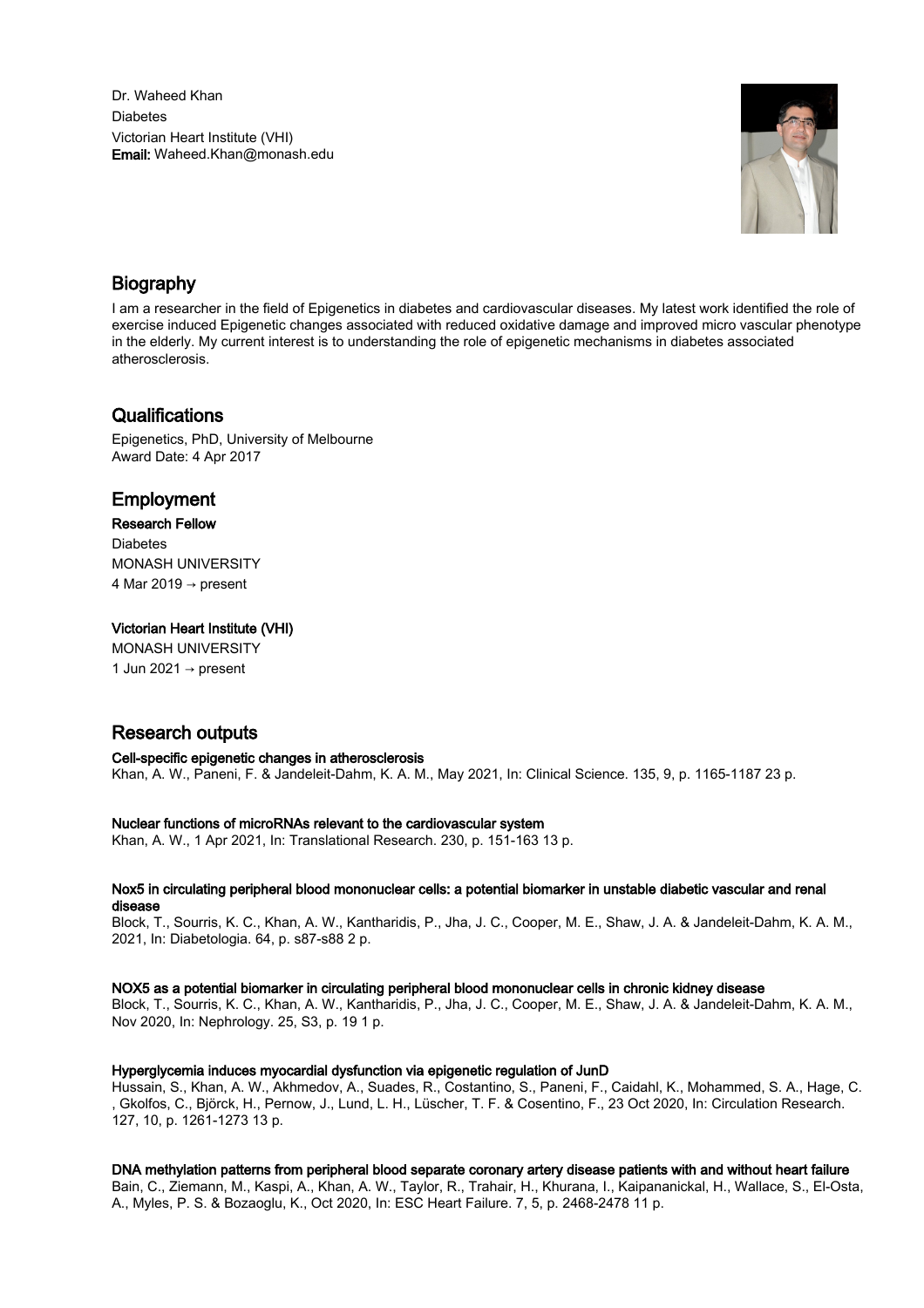## High-intensity interval training modulates retinal microvascular phenotype and DNA methylation of p66<sup>Shc</sup> gene: A randomized controlled trial (EXAMIN AGE)

Streese, L., Khan, A. W., Deiseroth, A., Hussain, S., Suades, R., Tiaden, A., Kyburz, D., Cosentino, F. & Hanssen, H., 14 Apr 2020, In: European Heart Journal. 41, 15, p. 1514-1519 6 p.

#### Targeting Treatment Refractory NET by EZH2 Inhibition in Postural Tachycardia Syndrome

Kaipananickal, H., Khan, A. W., Okabe, J., Corcoran, S. J., Esler, M. D. & El-Osta, A., 10 Apr 2020, In: Circulation Research. 126, 8, p. 1058-1060 3 p.

# Physical activity may drive healthy microvascular ageing via downregulation of p66 $^\mathsf{Shc}$

Streese, L., Khan, A. W., Deiseroth, A., Hussain, S., Suades, R., Tiaden, A., Kyburz, D., Hanssen, H. & Cosentino, F., 1 Jan 2020, In: European Journal of Preventive Cardiology. 27, 2, p. 168-176 9 p.

#### Sex-Based Mhrt Methylation Chromatinizes MeCP2 in the Heart

Harikrishnan, K. N., Okabe, J., Mathiyalagan, P., Khan, A. W., Jadaan, S. A., Sarila, G., Ziemann, M., Khurana, I., Maxwell, S. S., Du, X. J. & El-Osta, A., 26 Jul 2019, In: iScience. 17, p. 288-301 14 p.

#### AP-1 transcription factor JunD protects against cardiac microRNA derangement in diabetes

Suades, R., Hussein, S. & Khan, A. W., Aug 2018, In: European Heart Journal. 39, Suppl\_1, p. 1076-1077 2 p.

#### Downregulation of JunD transcription factor leads to myocardial oxidative stress and inflammation in diabetes: role of epigenetics

Khan, A. W. & Cosentino, F., 2018.

#### MeCP2 interacts with chromosomal microRNAs in brain

Khan, A. W., Ziemann, M., Rafehi, H., Maxwell, S., Ciccotosto, G. D. & El-Osta, A., 2 Dec 2017, In: Epigenetics. 12, 12, p. 1028-1037 10 p.

#### NET silencing by let-7i in postural tachycardia syndrome

Khan, A. W., Ziemann, M., Corcoran, S. J., K N, H., Okabe, J., Rafehi, H., Maxwell, S. S., Esler, M. D. & El-Osta, A., 23 Mar 2017, In: JCI Insight. 2, 6, 11 p., e90183.

Epigenomic changes associated with impaired norepinephrine transporter function in postural tachycardia syndrome Khan, A. W., Corcoran, S. J., Esler, M. & El-Osta, A., 1 Mar 2017, In: Neuroscience and Biobehavioral Reviews. 74, p. 342-355 14 p.

Improving understanding of chromatin regulatory proteins and potential implications for drug discovery Rafehi, H., Khan, A. W. & El-Osta, A., 2 Apr 2016, In: Expert Review of Proteomics. 13, 4, p. 435-445 11 p.

#### Current advances in noncoding RNA relevant to epigenetic mechanisms

Mathiyalagan, P., Khan, W., Du, X-J. & El-Osta, A., Mar 2015, In: Current Molecular Biology Reports. 1, 1, p. 29 - 38 10 p.

#### RNA sequencing supports distinct reactive oxygen species-mediated pathways of apoptosis by high and low size mass fractions of Bay leaf (Lauris nobilis) in HT-29 cells

Rodd, A. L., Ververis, K., Sayakkarage, D., Khan, A. W., Rafehi, H., Ziemann, M., Loveridge, S. J., Lazarus, R., Kerr, C. A. , Lockett, T., El-Osta, A., Karagiannis, T. C. & Bennett, L. E., 2015, In: Food & Function. 6, 8, p. 2507-2524 18 p.

#### Regulation of inflammatory gene expression by histone acetylation and HDAC inhibition in human aortic endothelial cells

Rafehi, H., Balcerczyk, A., Lunke, S., Kaspi, A. D., Ziemann, M., Kaipananickal, H., Okabe, J., Khurana, I., Ooi, J., Khan, A. W., Du, X-J., Chang, L., Haviv, I., Keating, S. T., Karagiannis, T. & El-Osta, S., 2015, In: Atherosclerosis. 241, 1, p. e6 1 p.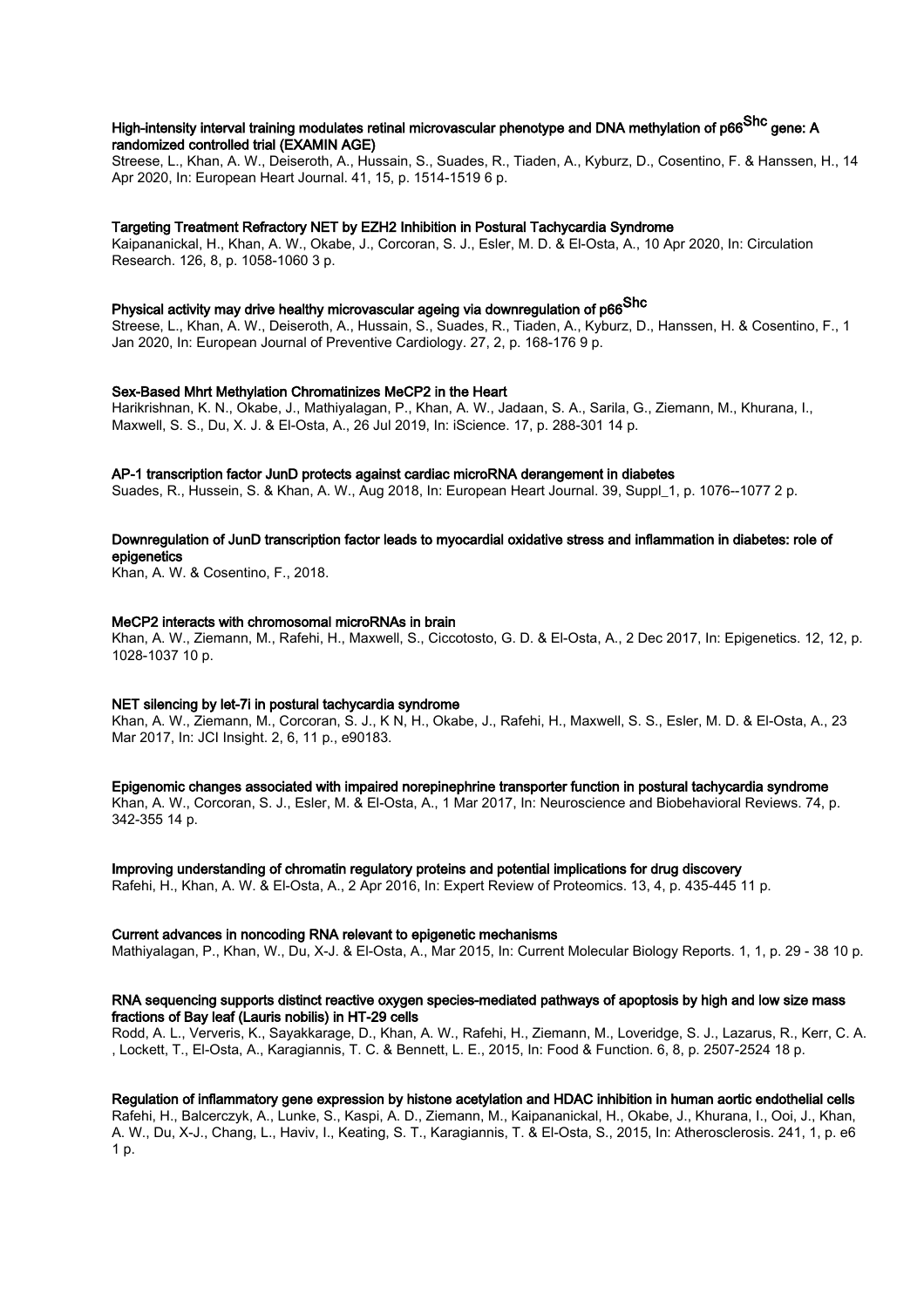#### Deep sequencing reveals novel Set7 networks

Keating, S. T., Ziemann, M., Okabe, J., Khan, A. W., Balcerczyk, A. & El-Osta, A., 2014, In: Cellular and Molecular Life Sciences. 71, 22, p. 4471-4486 16 p.

#### Genetic variants within the second intron of the KCNQ1 gene affect CTCF binding and confer a risk of Beckwith-Wiedemann syndrome upon maternal transmission

Demars, J., Shmela, M. E., Khan, A. W., Lee, K. S., Azzi, S., Dehais, P., Netchine, I., Rossignol, S., Le Bouc, Y., El-Osta, A. & Gicquel, C., 2014, In: Journal of Medical Genetics. 51, 8, p. 502-511 10 p.

#### Vascular histone deacetylation by pharmacological HDAC inhibition

Rafehi, H., Balcerczyk, A., Lunke, S., Kaspi, A., Ziemann, M., Harikrishnan, K. N., Okabe, J., Khurana, I., Ooi, J., Khan, A. W., Du, X-J., Chang, L. H. C., Haviv, I., Keating, S. T., Karagiannis, T. & El-Osta, A., 2014, In: Genome Research. 24, 8, p. 1271-1284 14 p.

#### The Frey procedure for chronic pancreatitis secondary to pancreas divisum

Pappas, S. G., Pilgrim, C. H. C., Keim, R., Harris, R., Wilson, S., Turaga, K., Tsai, S., Dua, K., Khan, A., Oh, Y., Gamblin, T. C. & Christians, K., Nov 2013, In: JAMA Surgery. 148, 11, p. 1057-1062 6 p.

#### Bacteriological quality assessment of raw milk under traditional managemental system in Quetta, Pakistan

Shafee, M., Khan, A. W., Samad, A., Abbas, F., Babar, S., Awan, M. A. & Wadood, A., 19 Sep 2013, In: Pakistan Journal of Zoology. 45, 4, p. 1150-1153 4 p.

#### Approaches for Dissection of the Genetic Basis of Complex Disease Development in Human

Lake, N. J., Bozaoglu, K., Khan, A. W. & Jowett, J. B. M., 24 Feb 2012, Genetic Diversity in Microorganisms. Caliskan, M. (ed.). Croatia: In-Tech, p. 309-338 38 p.

Conventional B2 B cell depletion ameliorates whereas its adoptive transfer aggravates atherosclerosis

Kyaw, T., Tay, C., Khan, A., Dumouchel, V., Cao, A., To, K., Kehry, M., Dunn, R., Agrotis, A., Tipping, P., Bobik, A. & Toh, B-H., 2010, In: Journal of Immunology. 185, 7, p. 4410 - 4419 10 p.

# Prizes

Diabetes Wellness Junior Grant for "Role of acetyltransferase GCN5 in endothelial oxidative stress in diabetes Khan, Waheed (Recipient), 2018

Karolinska Institute research Grant "Role of AP-1 transcription factor JunD in diabetes-induced endothelial dysfunction and inflammation

Khan, Waheed (Recipient), 2018

Master's Scholarship, Faculty development program, University of Balochistan, Pakistan Khan, Waheed (Recipient), 2009

PhD Scholarship: Melbourne International Fee Remission Scholarship (MIFRS)

Khan, Waheed (Recipient), 2012

PhD stipend Scholarship, Baker IDI heart and diabetes Institute, Melbourne, Australia Khan, Waheed (Recipient), 2012

Postdoctoral scholarship: Karolinska Institute, Stockholm, Sweden Khan, Waheed (Recipient), 2017

**Projects**